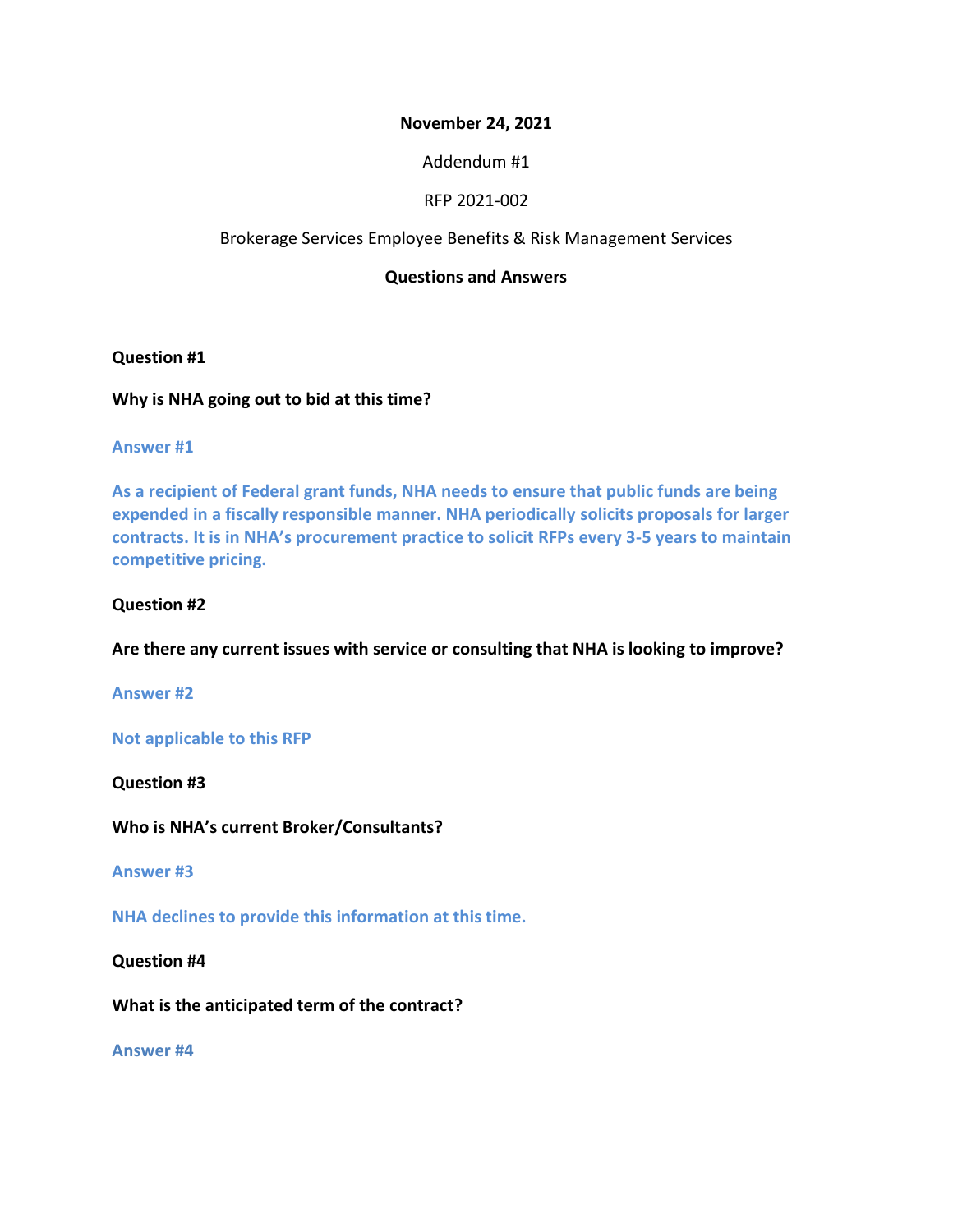**The Initial contract will be awarded for a three (3) year period, subject to change and modification, at the discretion of NHA.**

#### **Question #5**

**What is the current method of compensation to current Broker/Consultant)i.e. fees, commissions.)?**

# **Combination**

**Question #6**

**What is the total annual compensation amount to current Broker/Consultant?**

**Answer #6**

**NHA declines to provide this information at this time.**

**Question #7**

**Who are the current carriers?**

**Answer #7**

**NHA declines to provide this information at this time.**

**Question #8**

**How many employees are enrolled in each of the plans?**

**NHA chooses to keep enrollment counts proprietary at this time.**

**Question #9**

**What is the current annual premium on each plan?**

**NHA declines to provide this information at this time.**

**Question #10**

**What is NHA's current contribution strategy?** 

**NHA declines to provide this information at this time. Subject to union negotiation and funding availability.**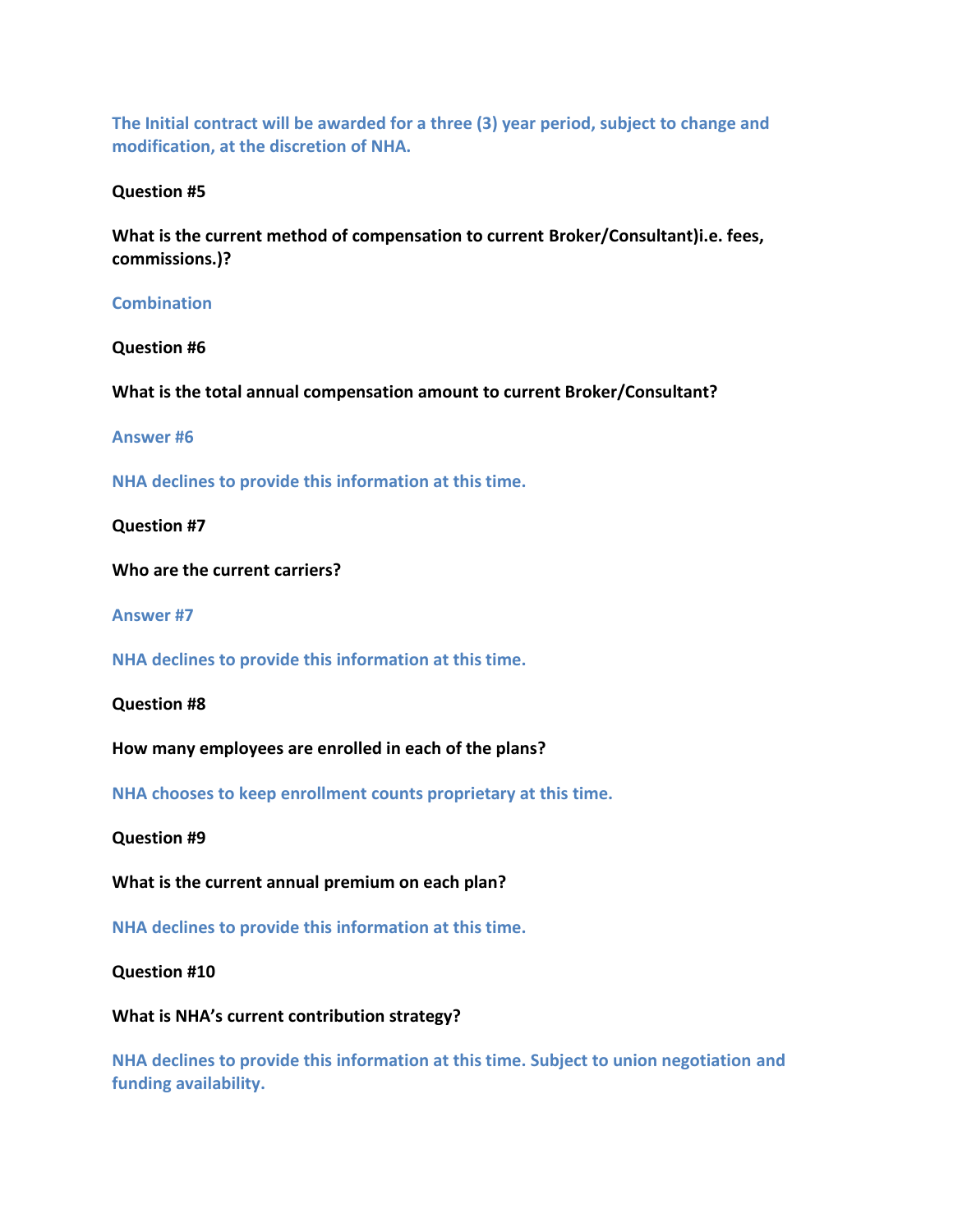# **Question #11**

**Are any of NHA's plans self funded? If so, please describe.**

**No**

**Question #12**

**Does NHA currently participate in any wellness programs or initiatives? If so, please describe.**

**NHA has a Wellness Program in place. It includes monthly challenges, company events, and individual site and department wellness events.** 

# **Question #13**

**Does NHA offer any volunteer benefits? If so, what voluntary benefits are offered, and who are the carriers?**

## **Answer #13**

# **Reliance Standard**

**Voluntary Life/AD&D Long Term Disability & Supplemental Services Critical Illness Coverage Accident Plan Short Term Disability Travel Assistance Identity Theft Recovery Services**

**IGOE Flexible Spending Accounts (Health and Dependent Care)** 

## **Question #14**

**How does NHA handle enrollment? Online or paper?**

**Answer #14**

**Online**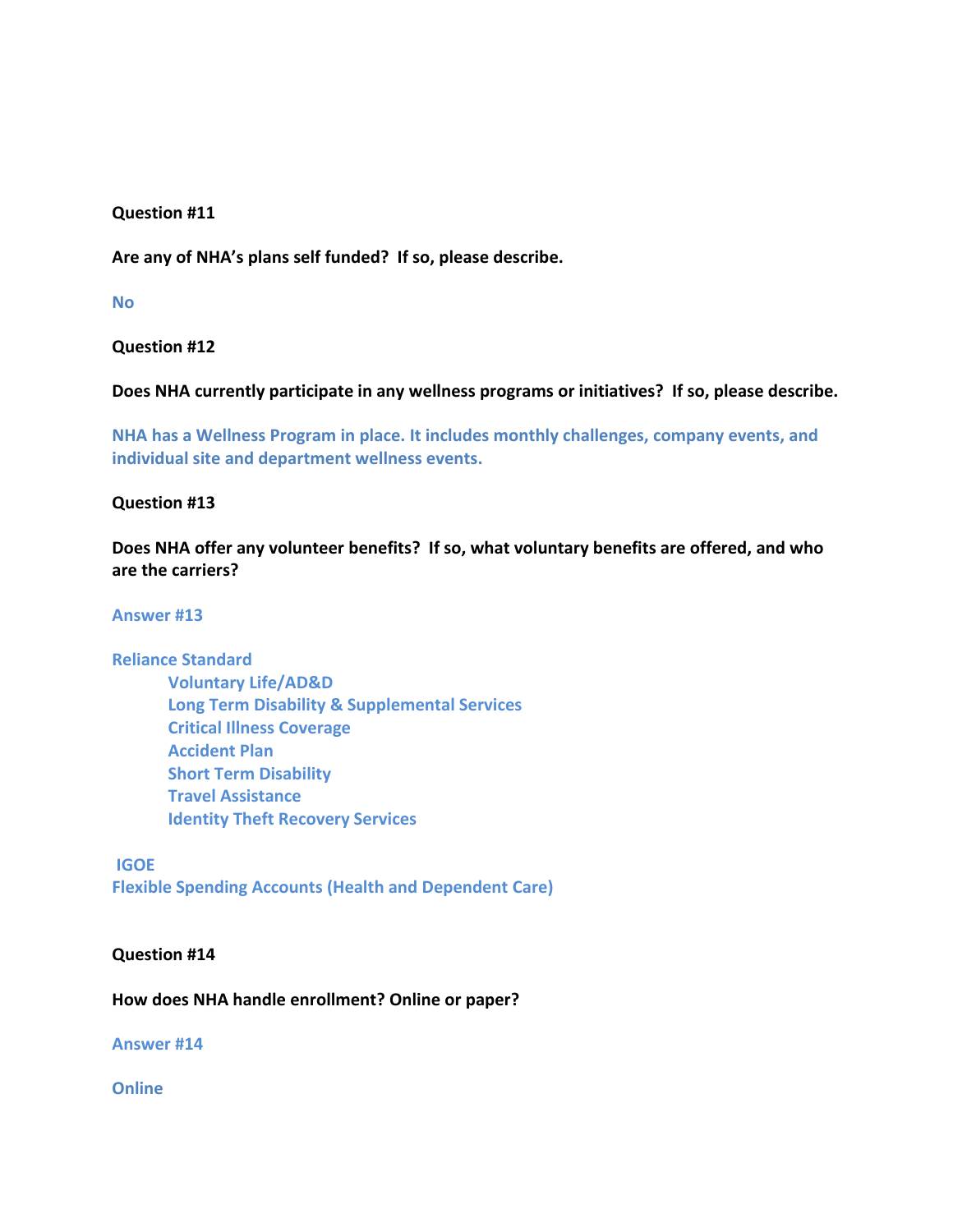## **Question #15**

**Does NHA currently have a benefits web portal or intranet?**

## **Answer #15**

# **Yes**

**Question #16**

**Does NHA have established Benefits Communication Strategy? If so, what does the strategy entail?**

**NHA relies heavily on the broker to assist with the communication based on changes, if any.**

**Question #17**

**What are the planned major activities for the upcoming year?**

**NHA annually holds two events – a Golf Outing and Virtual Gala**

**Question #18**

**What are the top 3 Health and Benefit issues facing NHA?**

## **Cost, Coverage, Quality**

**Question #19**

**What is the RFP award decision-making process and timeline? Will there be a finalist presentation?**

**NHA will determine the most qualified Respondents at its sole discretion.** 

## **Question #20**

**What are NHA's current pain points related to Employee Benefits and Worker's Compensation?**

**Cost**

**Question #21**

**Does NHA have a written multi-year benefits strategy?**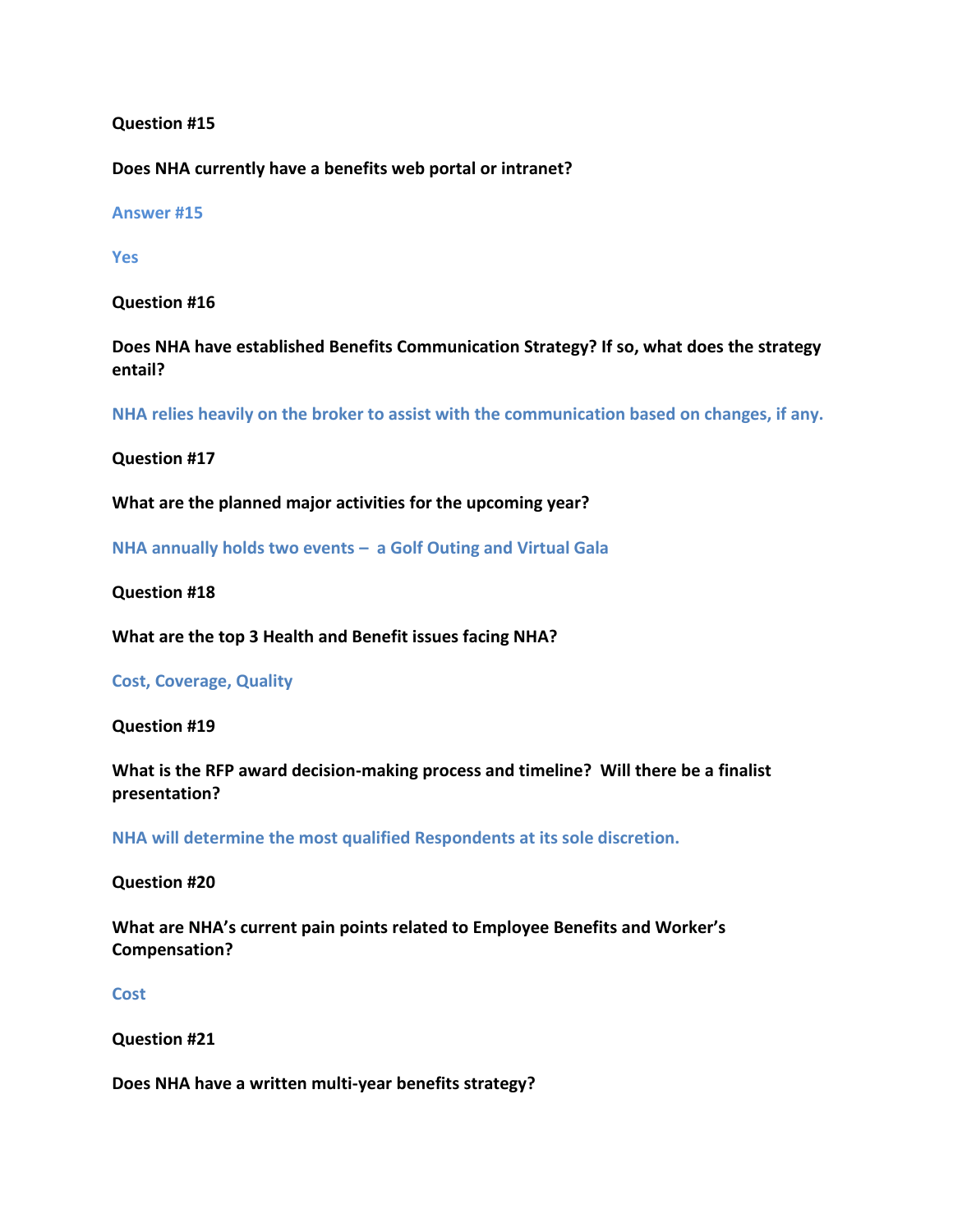#### **Not at this time**

#### **Question #22**

**If we are selected as a finalist, are you able to provide us with a census of eligible employees including date of birth, gender, job title, salary and home zip code? This will provide us with insight on your population to share an analysis that showcases some of our HUB recommendations in our finalist meeting?**

**Answer #22**

**More detailed information will be provided to finalist(s)**

#### **Question #23**

**What types of medical plans are offered (HMO, PRO, HDHP)?**

**NHA offers HMO and POS medical plans.**

## **Question #24**

**What is the current medical plans are offered by medical plan?**

**Sharp HMO Performance Network Sharp HMO Choice Network Sharp POS Plan Kaiser HMO Plan SIMNSA Medical HMO**

## **Question #25**

**What was the percentage increase by carrier for your health insurance plans 2019, 2020, 2021?**

**Answer #25**

**This information is not available** 

**Question #26**

**Have you recently deployed or considered adding any unique benefit plan offerings?**

**NHA is option to receiving options for additional unique benefit plan offerings**

**Question #27**